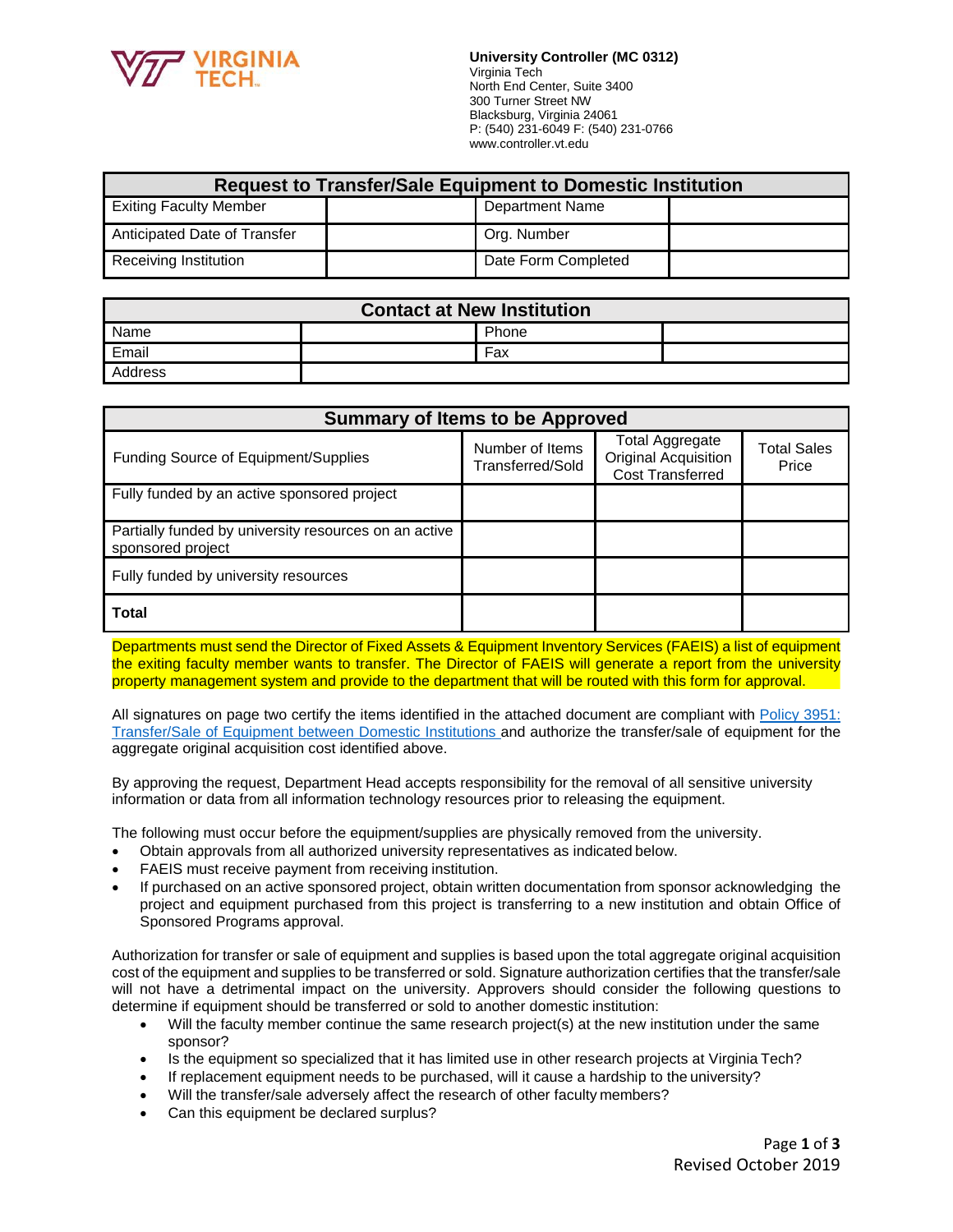

**University Controller (MC 0312)** Virginia Tech North End Center, Suite 3400 300 Turner Street NW Blacksburg, Virginia 24061 P: (540) 231-6049 F: (540) 231-0766 [www.controller.vt.edu](http://www.controller.vt.edu/)

All signatures below certify the items identified in the attached document are compliant with [Policy 3951:](http://www.policies.vt.edu/index.php) [Transfer/Sale of Equipment between Domestic Institutions a](http://www.policies.vt.edu/index.php)nd authorize the transfer/sale of equipment for the aggregate original acquisition cost identified above.

| Required signatures for all equipment/supplies                                                      |                                                                                                                                                                                    |      |
|-----------------------------------------------------------------------------------------------------|------------------------------------------------------------------------------------------------------------------------------------------------------------------------------------|------|
| Print name above<br><b>Exiting Faculty Member</b>                                                   | Signature                                                                                                                                                                          | Date |
| Print name above<br>Department Head or next level of management above the<br>exiting faculty member | Signature<br>I certify the removal of all sensitive university<br>information or data will occur from all information<br>technology resources prior to releasing the<br>equipment. | Date |

| If transaction is associated with an active sponsored project         |           |      |
|-----------------------------------------------------------------------|-----------|------|
|                                                                       |           |      |
| Print name above<br>AVP for Research & Innovation, Sponsored Programs | Signature | Date |

| If total aggregate original acquisition cost is > \$25K |           |      |  |
|---------------------------------------------------------|-----------|------|--|
|                                                         |           |      |  |
| Print name above<br>Dean or VP                          | Signature | Date |  |

| If total aggregate original acquisition cost is > \$100K       |           |      |
|----------------------------------------------------------------|-----------|------|
| Print name above<br>Vice Provost, Academic Resource Management | Signature | Date |
| Print name above<br>VP for Finance                             | Signature | Date |

| Required signatures for all equipment/supplies                       |           |      |
|----------------------------------------------------------------------|-----------|------|
| Print name above<br>Director of FAEIS                                | Signature | Date |
| Print name above<br>Surplus Property Management/Procurement Director | Signature | Date |